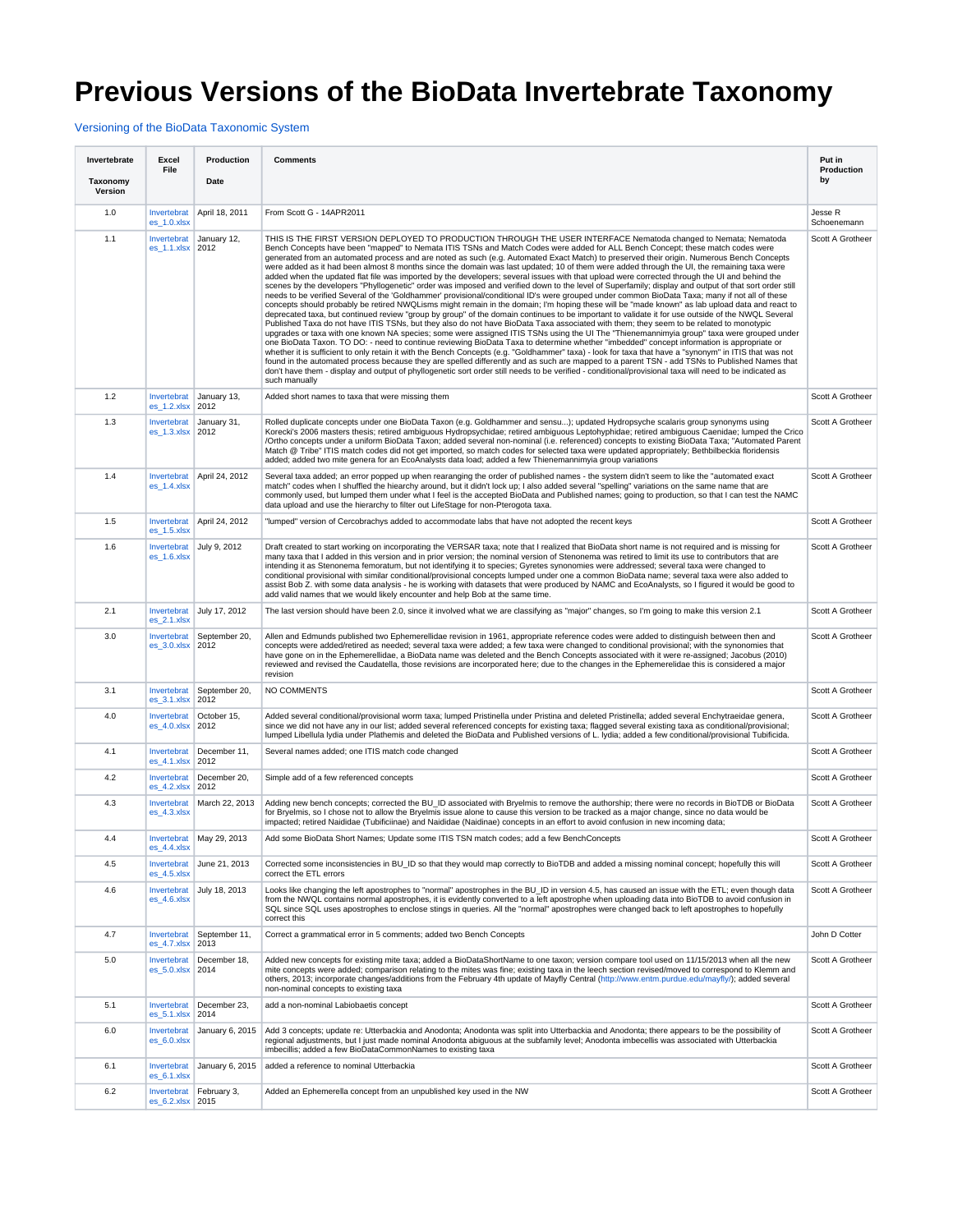| 7.0  | Invertebrat<br>es_7.0.xlsx 2015 | September 18,         | Change Constempellina from one NA species to potentially more than one based on Epler (2001); Added 5 new published taxa and several<br>associated BioData and Bench Taxa; added Parakiefferiella sp. F as a conditional taxon and moved all Stilocladius? sp. sensu Epler, 1995 to be<br>associated with it; the BioDataTaxon Stilocladius? was deleted; several nominal (i.e. without a ReferenceCode) and non-nominal (i.e. with a<br>ReferenceCode) were added associated with the new Published and BioData Taxa; several nominal (i.e. without a ReferenceCode) and non-<br>nominal (i.e. with a ReferenceCode) were added associated with existing BioData Taxa; due to the changes to Constempellina and Stilocaldius?,<br>this is considered a major revision; added two new referenced concepts to Oulimnius                                                                                                                                                   | Scott A Grotheer     |
|------|---------------------------------|-----------------------|--------------------------------------------------------------------------------------------------------------------------------------------------------------------------------------------------------------------------------------------------------------------------------------------------------------------------------------------------------------------------------------------------------------------------------------------------------------------------------------------------------------------------------------------------------------------------------------------------------------------------------------------------------------------------------------------------------------------------------------------------------------------------------------------------------------------------------------------------------------------------------------------------------------------------------------------------------------------------|----------------------|
| 7.1  | Invertebrat<br>es_7.1.xlsx      | October 5, 2015       | Add a reference to Arctopsyche californica                                                                                                                                                                                                                                                                                                                                                                                                                                                                                                                                                                                                                                                                                                                                                                                                                                                                                                                               | Scott A Grotheer     |
| 8.0  | Invertebrat<br>es_8.0.xlsx      | November 17,<br>2015  | Mite, caddis, midge, and black fly taxa added; ending of specific epithets corrected; Helopelopia changed to a subgenus of Conchepelopia; a few<br>taxa changed to conditional/provisional; several species groups and or complexes added to existing genera; some synonomies in midges<br>incoporated; details can be obtained from a BioData administrator                                                                                                                                                                                                                                                                                                                                                                                                                                                                                                                                                                                                             | Scott A Grotheer     |
| 8.1  | Invertebrat<br>$es_8.1.x$ sx    | December 15,<br>2015  | Changed the state of some retired taxa that are in legacy data sets to deprecated, so that legacy data can be uploaded; add a mite genus;<br>associated 'Physa/Physella' with 'Physa' to be more consistent                                                                                                                                                                                                                                                                                                                                                                                                                                                                                                                                                                                                                                                                                                                                                              | Scott A Grotheer     |
| 9.0  | Invertebrat<br>es_9.0.xlsx      | April 5, 2016         | Add referenced concepts for all the species in Baetisca; retired Baetisca callosa as it is a dubius taxon; changed Nemata back to Nematoda at the<br>published and BioData levels based on ITIS, corrected state of Nemata and Nematoda bench concepts                                                                                                                                                                                                                                                                                                                                                                                                                                                                                                                                                                                                                                                                                                                   | Scott A Grotheer     |
| 9.1  | Invertebrat<br>es_9.1.xlsx      | April 5, 2016         | Added a historical Hydropsyche concept so that legacy data can be uploaded with a reference appropriate for the time period                                                                                                                                                                                                                                                                                                                                                                                                                                                                                                                                                                                                                                                                                                                                                                                                                                              | Scott A Grotheer     |
| 9.2  | Invertebrat<br>es 9.2.xlsx      | April 19, 2016        | Changed the state of Paralauterborniella nigrohalterale (a.k.a. P. nigrohalteralis) to deprecated, so that legacy data with that spelling could be loaded                                                                                                                                                                                                                                                                                                                                                                                                                                                                                                                                                                                                                                                                                                                                                                                                                | Scott A Grotheer     |
| 9.3  | Invertebrat<br>es_9.3.xlsx      | May 27, 2016          | Ameletidae additions; Baetidae additions; Baetiscidae additions; Caenidae additions and one authority correction in a publish taxon; Ephemerellidae<br>additions; Ephemeridae additions; overall this version is about adding new taxa and legacy synonyms to help the BioData taxon domain be more<br>useful for analyzing data compiled from different sources and to help when we eventually load legacy data                                                                                                                                                                                                                                                                                                                                                                                                                                                                                                                                                         | Scott A Grotheer     |
| 9.4  | Invertebrat<br>es_9.4.xlsx      | August 18, 2016       | Ephemeridae correction with no impact on analysis; Baetidae correction and additions; Caenidae additions; Heptageniidae additions; Mite additions;<br>Ancylidae additions; Hydropsychidae groups added; Lepidoptera additions                                                                                                                                                                                                                                                                                                                                                                                                                                                                                                                                                                                                                                                                                                                                            | Scott A Grotheer     |
| 10.0 | Invertebrat<br>es 10.0.<br>xlsx | September 14,<br>2016 | Rearrangement of Centroptilum and Procloeon according to Jacobus and Wiersema, 2014 with the addition of Neocloeon; change from Potthastia<br>longimanus to Potthastia longimana; rearrangement of Lepidoptera upper level hierarchy; changed several BioData taxa and bench concepts to<br>conditional provisional; associated "complex", "sp. nr.", "genus nr.", and "cf." taxa with their parent taxa and deleted the associated<br>BioDataTaxonNames; linked "Goldhammer" taxa to appropriate BioData taxa; changed "/" taxa to conditional/provisional; changed most "group"<br>taxa to a conditional/provisional state; associated some conditional provisional bench taxa that are at the genus level hierarchically with their<br>respective species groups - also at the genus level                                                                                                                                                                            | Scott A Grotheer     |
| 10.1 | Invertebrat<br>es_10.1.<br>xlsx | September 23,<br>2106 | change the state of Tricorythodes minutus from retired to deprecated                                                                                                                                                                                                                                                                                                                                                                                                                                                                                                                                                                                                                                                                                                                                                                                                                                                                                                     | Scott A Grotheer     |
| 10.2 | Invertebrat<br>es_10.2.<br>xlsx | February 28,<br>2017  | added a referenced version or Orthocladius annectans; added a referenced version of Polypedilum beckae; added another referenced version of<br>Ochrotrichia; added older "synonyms" for existing mayfly taxa based on the January 11, 2016 update from Mayfly Central                                                                                                                                                                                                                                                                                                                                                                                                                                                                                                                                                                                                                                                                                                    | Scott A Grotheer     |
| 11.0 | Invertebrat<br>es_11.0.<br>xlsx | March 28, 2017        | Add several taxa, so Fountain Creek project data can be loaded; rearranged some species within Tropisternus following ITIS; added a referenced<br>version of Naididae, so that users can enter the taxon as a concept that includes both Naididae and the previous Tubificidae; two Agabus species<br>level concepts were added that will require future research to determine which genera they should be placed in                                                                                                                                                                                                                                                                                                                                                                                                                                                                                                                                                     | Scott A Grotheer     |
| 12.0 | Invertebrat<br>es_12.0.<br>xlsx | January 10,<br>2018   | Added several taxa; added a species group in Paraleptophlebia and moved one conditional designation into that group; added Galba (Gastopoda:<br>Lymnaeidae) - this genus is evidently the genus that all the existing Fossaria are to be put in, but we have not researched it completely, so we just<br>added Galba at the bench level, a future version may include changes to the Published and BioData names, but we may leave them as they are for<br>now, since ITIS has not yet adopted this change; finally retired the nominal (i.e. without a reference) concept for Baetis, given all the splitting in<br>Baetidae over the last few decades, this taxon has potentially become quite ambiguous, depending on the reference that is used, so it is best to<br>have a reference, putting it in context, it may need to be moved and associated with Baetidae at the BioData level in the future - especially if the taxa<br>domain is used for older data sets | Scott A.<br>Grotheer |
| 12.1 | Invertebrat<br>es_12.1.<br>xlsx | January 25,<br>2018   | added Cricotopus (Isocladius) type 1, a conditional/provisional taxon used by labs in the Pacific NW                                                                                                                                                                                                                                                                                                                                                                                                                                                                                                                                                                                                                                                                                                                                                                                                                                                                     | Scott A.<br>Grotheer |
| 12.2 | Invertebrat<br>es_12.2.<br>xlsx | March 5, 2018         | none                                                                                                                                                                                                                                                                                                                                                                                                                                                                                                                                                                                                                                                                                                                                                                                                                                                                                                                                                                     | Scott A.<br>Grotheer |
| 13.0 | Invertebrat<br>es_13.0.<br>xlsx | May 6, 2018           | added several taxa; adjusted Cambarus bartonii and the related subspecies to align with the most up-to-date view of their taxonomy                                                                                                                                                                                                                                                                                                                                                                                                                                                                                                                                                                                                                                                                                                                                                                                                                                       | Scott A.<br>Grotheer |
| 14.0 | Invertebrat<br>es_14.0.<br>xlsx | June 12, 2018         | associated Sphaeriidae (Mollusca) with its ITIS TSN, even though ITIS currently lists Sphaeriidae as an invalid junior synonym of Pisidiidae; add<br>several concepts with references for existing taxa; deprecated a few older concepts; added Rhyacophila grandis per a request from a biologist using<br>the taxa domain in Oregon                                                                                                                                                                                                                                                                                                                                                                                                                                                                                                                                                                                                                                    | Scott A.<br>Grotheer |
| 15.0 | Invertebrat<br>es 15.0.<br>xlsx | October 29,<br>2018   | add new bench concepts; updated oligochaete taxa to Kathman and Brinkhurst (1999) (the revised edition) and deprecated the Kathman and<br>Brinkhurst (1998) concepts. Worked on adding Kathman and Brinkhurst (1999) concepts for the species level taxa as well. Added 100's of bench<br>concept in order to upload data from PAI and made other modifications to the taxa domain that came up as a result to these extensive additions.<br>Edited the authorship on several published taxa to delete the year, so that it is more consistent with the rest of the domain                                                                                                                                                                                                                                                                                                                                                                                               | Scott A.<br>Grotheer |
| 15.1 | Invertebrat<br>es_15.1.<br>xlsx | October 29,<br>2018   | clean up and add any needed taxa after the the previous major version                                                                                                                                                                                                                                                                                                                                                                                                                                                                                                                                                                                                                                                                                                                                                                                                                                                                                                    | Scott A.<br>Grotheer |
| 15.2 | Invertebrat<br>es_15.2.<br>xlsx | November 5,<br>2018   | Added BioData short names to several taxa                                                                                                                                                                                                                                                                                                                                                                                                                                                                                                                                                                                                                                                                                                                                                                                                                                                                                                                                | Scott A.<br>Grotheer |
| 15.3 | Invertebrat<br>es_15.3.<br>xlsx | December 6,<br>2018   | add new taxon concepts                                                                                                                                                                                                                                                                                                                                                                                                                                                                                                                                                                                                                                                                                                                                                                                                                                                                                                                                                   | Scott A.<br>Grotheer |
| 15.4 | Invertebrat<br>es_15.4.<br>xlsx | December 6,<br>2018   | adding new bench concepts                                                                                                                                                                                                                                                                                                                                                                                                                                                                                                                                                                                                                                                                                                                                                                                                                                                                                                                                                | Scott A.<br>Grotheer |
| 15.5 | Invertebrat<br>es_15.5.<br>xlsx | March 5, 2019         | corrected the authority associated with Helopicus subvarians from '(Bansk)' to '(Banks)'; added a new bench concept                                                                                                                                                                                                                                                                                                                                                                                                                                                                                                                                                                                                                                                                                                                                                                                                                                                      | Scott A.<br>Grotheer |
| 15.6 | Invertebrat<br>es_15.6.<br>xlsx | April 18, 2019        | adding bench concepts associated with published and/or biodata names to facilitate mapping to Aquarius Samples                                                                                                                                                                                                                                                                                                                                                                                                                                                                                                                                                                                                                                                                                                                                                                                                                                                           | Scott A.<br>Grotheer |
| 15.7 | Invertebrat<br>es_15.7.<br>xlsx | April 24, 2019        | correct issues related to line feeds in comments and edited comments to remove some quotation marks and commas to make for greater<br>compatibility with csv files                                                                                                                                                                                                                                                                                                                                                                                                                                                                                                                                                                                                                                                                                                                                                                                                       | Scott A.<br>Grotheer |
| 15.8 | Invertebrat<br>es_15.8.<br>xlsx | January 27,<br>2020   | added a new referenced concept for Oroperala barbara                                                                                                                                                                                                                                                                                                                                                                                                                                                                                                                                                                                                                                                                                                                                                                                                                                                                                                                     | Scott A.<br>Grotheer |
| 16.0 | Invertebrat<br>es_16.0.<br>xlsx | June 1, 2020          | adding taxa for legacy MMSD samples; even though this is not a major version (i.e. there were only additions), BioData does not handle a "15.10"<br>version very well, so I used 16.0 on this one just in case I forget when I make the next version                                                                                                                                                                                                                                                                                                                                                                                                                                                                                                                                                                                                                                                                                                                     | Scott A.<br>Grotheer |
| 16.1 | Invertebrat<br>es_16.1.<br>xlsx | July 7, 2020          |                                                                                                                                                                                                                                                                                                                                                                                                                                                                                                                                                                                                                                                                                                                                                                                                                                                                                                                                                                          | Scott A.<br>Grotheer |